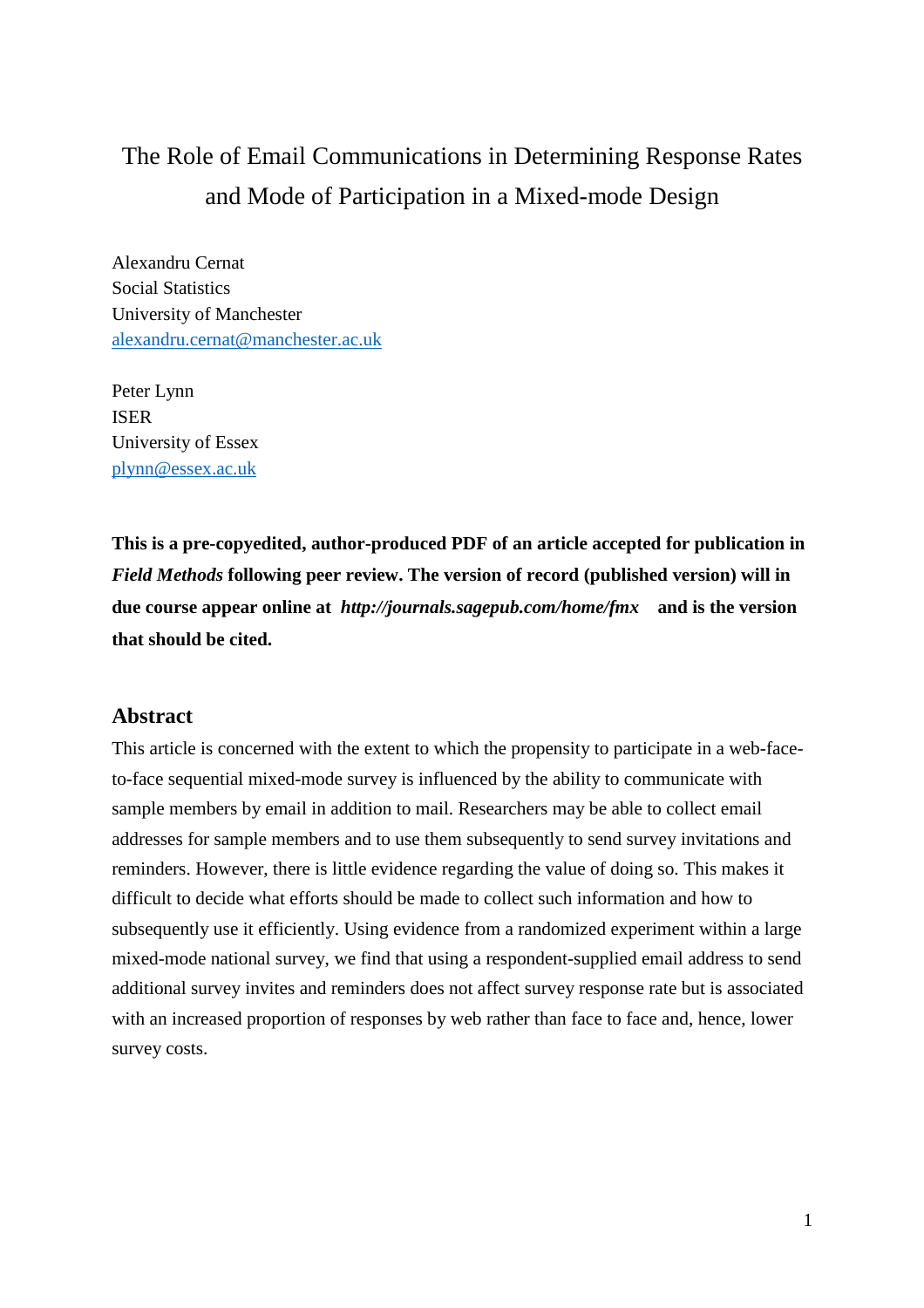# **Introduction**

This article concerns sequential mixed-mode surveys in which the first phase (mode) is web and the second is face-to-face interviewing and in which the first communication with sample members is by mail and includes an invitation to participate online. This is a common type of design (Lynn 2013; Millar and Dillman 2011) and therefore a context of interest to many researchers. Our focus is the use of email for *additional* communications (invitation or reminders) during the first (web) phase of field work, *not to substitute* mail communications. We investigate whether these additional communications affect propensity to participate in the survey (participation propensity) and propensity to respond online rather than face-to-face (mode of participation). It is important to establish whether these additional communications have beneficial effects, because they are not cost free.

There is often a cost associated with initial collection of email addresses, as these are typically not available on the sampling frame. In longitudinal surveys, researchers can ask sample members to provide an email address to contact them at subsequent waves. A similar opportunity may also arise in some types of one-time web surveys such as visitor surveys, where visitors may be handed a card or letter asking them to go online and complete a survey. At the same time, they could be asked to supply an email address. However, the request may be seen as intrusive and the information as sensitive and private (though Bandilla et al. [2014] found no effect of asking for an email address on participation in a follow-up survey). Furthermore, resources are required to capture, clean, and manage the collected email addresses. Researchers should therefore be assured of the value of asking for an email address before doing so.

There are at least two potential advantages of additional communications by email. First, they may increase participation propensity. Second, they may reduce data collection costs if a higher proportion of respondents participate online rather than face to face. The mechanisms that could bring about each of these two effects are discussed in the next sections. Aside from response propensity and cost, speed of response can also be an advantage of email communication (Mehta and Sivadas 1995; Schaefer and Dillman 1998), but this consideration only applies to single-mode web surveys in which all sample members can be contacted by email. To our knowledge, no study has investigated the effect of additional email communications on response propensity in either a mixed-mode or longitudinal context. This article therefore addresses important methodological questions that have yet to be tackled. Furthermore, the use of a nationally representative sample and a semiexperimental design provides a strong basis for inference and a context from which a degree of generalizability can be assumed.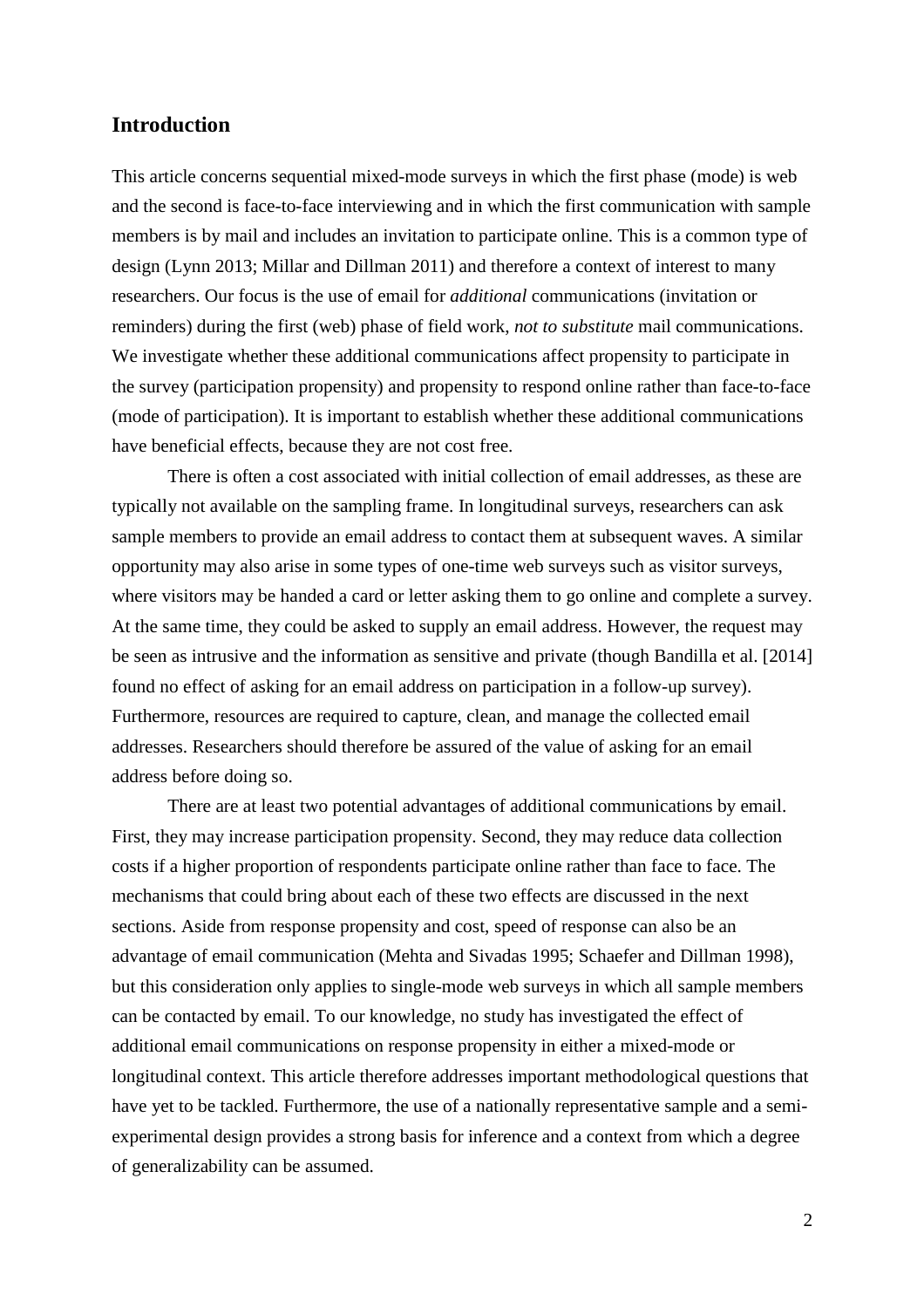## **Background**

#### **Email Contact and Participation Propensity**

There are at least three mechanisms through which additional email communications could increase participation propensity compared to mail alone. First, emails could reduce the risk of failing to make contact with the sample member. Non-contact is a major component of survey nonresponse (Groves and Couper 1998) and the probability of it occurring depends on the number, nature, and timing of contact attempts (Lynn 2008). Email communications are different than mail communications in a number of ways that are relevant to contact propensity. They tend to arrive in a personal inbox, checked only by the intended recipient, whereas mail is delivered to a letterbox that may be shared by other residents. Consequently, mail can be removed by another person before the intended recipient sees it, whereas email generally cannot (with the exception of spam filters). Also, many people check their email inbox several times a day and may do so from multiple locations, whereas checking a mail box requires physical presence and may not be done often. For these reasons, additional email communications may be seen by some sample members who would not otherwise have seen it.

The second mechanism by which additional email communications could increase response propensity is by reducing the burden of participation. Respondent burden (Bradburn et al. 1978; Sharp and Frankel 1983) encompasses several features of the task of survey participation, including the time it takes to perform survey tasks and the associated disruption to other activities. Greater burden can reduce the probability that a sample member will initiate, or continue with, survey tasks. Sending a survey invitation by email enables the recipient to participate by simply clicking on a link while already online, whereas if the invitation is received by regular mail the recipient must retain the letter until it is convenient to go online and must then type in a URL and enter a passcode. The latter takes more time and requires more effort: The additional burden is somewhat analogous to that involved in surveys that attempt to switch respondents from telephone interviewing to web, a design feature that has been shown to reduce participation propensity (Kreuter et al. 2008).

The third mechanism by which additional email communications could increase response propensity is not specific to the mode (email) of the communications. The extra communications could simply serve as reminders that prompt some sample members to participate.

Millar and Dillman (2011) found that adding two email communications in a singlemode cross-sectional web survey that otherwise involved three mail communications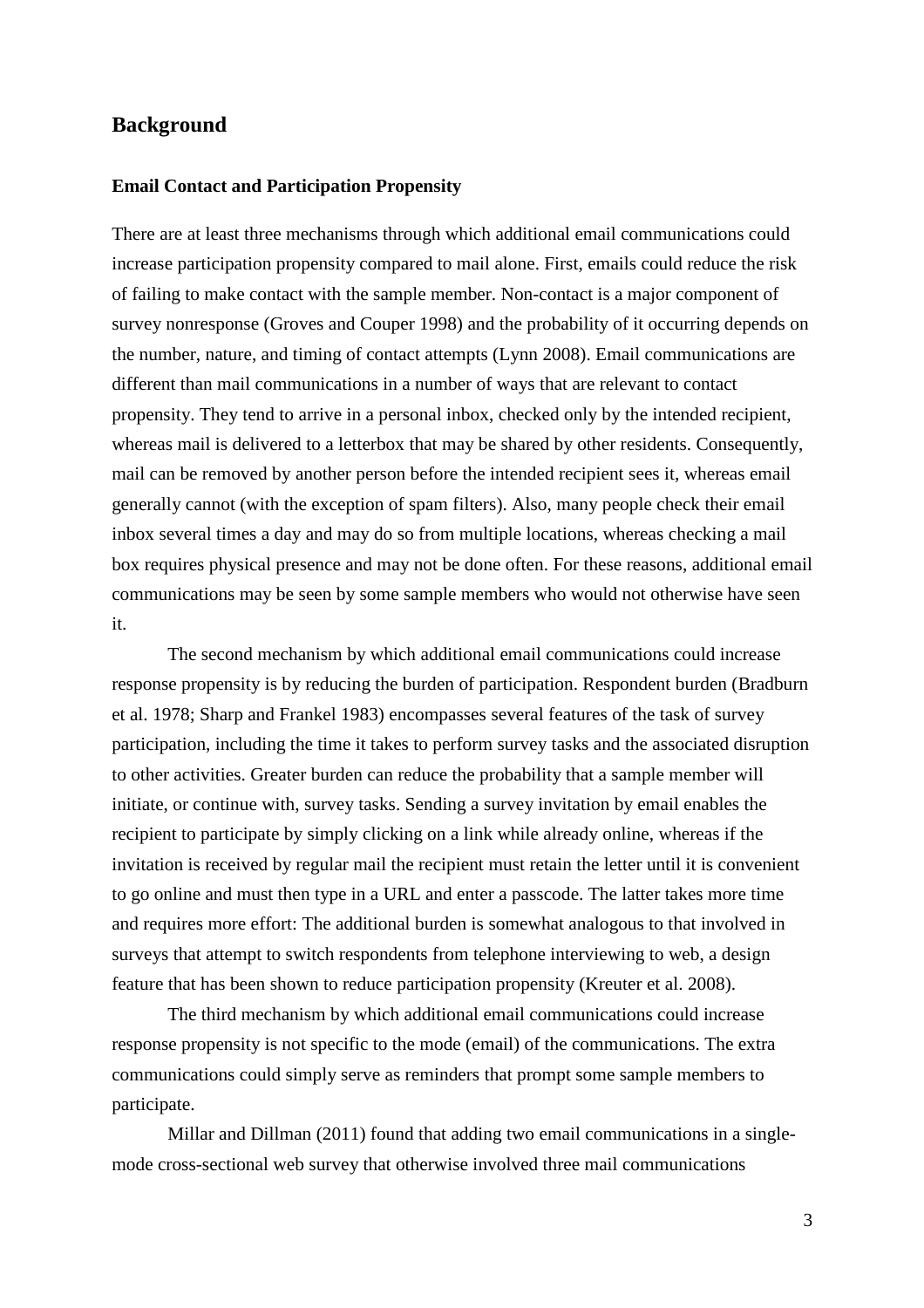significantly increased response rate, though their study was of undergraduate students, all of whom had email addresses and were assumed to be web users. Several other studies have examined aspects of the use of email communications in the single-mode web context, but none of these studies assessed the effect of email communications additional to mail communications.

The effect of substituting email communications for mail communications was tested by Porter and Whitcombe (2007), Millar and Dillman (2011), and Kaplowitz et al. (2012), all of whom found no effect. Bandilla et al. (2012) found higher response rates with mail rather than email invitations (in the absence of a mailed prenotification letter). Kaplowitz et al. (2004) compared different combinations of email and mail communications, but all treatments included an email communication so their study cannot be used to compare designs with and without email communications. Bosnjak et al. (2008) found higher response rates with email invitations rather than SMS invitations. A meta-analysis carried out by Manfreda et al. (2008) found that web surveys achieved a higher response rate when the invitation was delivered by email rather than mail, but they, too, did not assess the marginal effect of email communications additional to mail contacts. Muñoz-Leiva et al. (2009) found that additional email reminders could increase response rates when previous communications had also been by email, but did not compare treatments that involved mail communications. Bosnjak et al. (2008) compared mode of prenotification, but not of invitation or reminders.

In single-mode self-completion surveys, additional communications tend to increase response rates regardless of whether the communication is a pre-notification or a reminder and for both web and paper surveys (Cook et al. 2000; Dillman 2000; Dillman et al. 1995).

#### **Email Communications and Mode of Participation**

In a sequential mixed-mode design where sample members are first invited to complete the survey online and subsequently approached for interview (either face to face or by telephone) only if the web survey has not been completed, additional email communications could increase the propensity to complete the survey online, even if overall participation propensity (as discussed in the previous section) is not affected. In other words, conditional on participation, respondents may be more likely to participate in web mode rather than interviewer mode. The mechanisms through which this shift in the distribution of mode of participation could occur are essentially the same ones outlined above: The email invitation may increase the probability of the sample member being aware of the invitation (contact) or may make online participation easier (burden). Whether the outcome of these mechanisms increases the overall participation propensity or the proportion of responses made online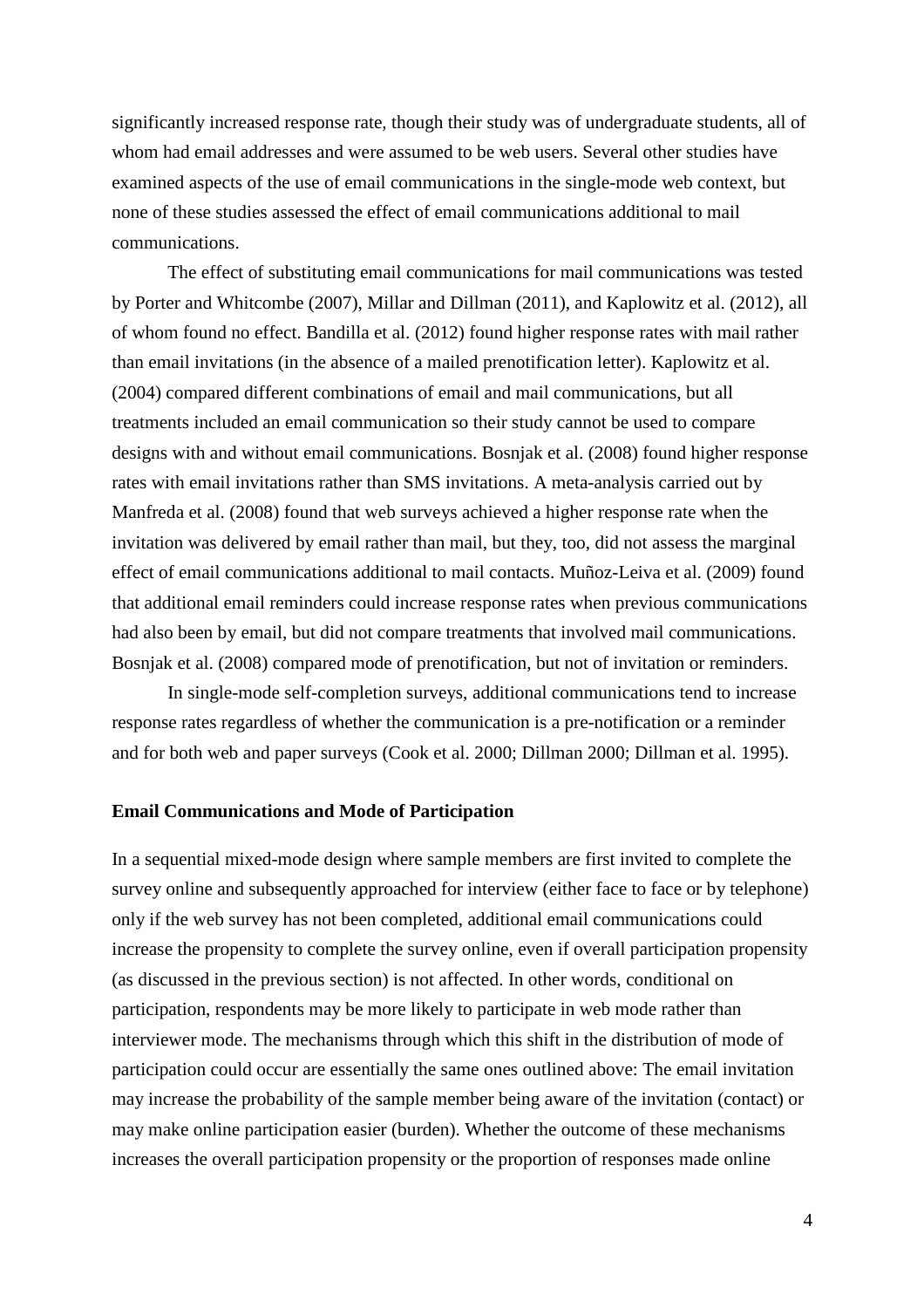depends on the extent to which sample members who only participate online as a result of the email communications would otherwise not have participated at all (overall participation propensity) or would have participated by interviewer mode in the second phase of the field work (mode of participation).

#### **Moderating Factors**

Any effects of email communications may be moderated by other factors. Three types of factors are of interest: socio–demographic characteristics, reactions to earlier requests to provide an email address, and survey characteristics. A wide range of socio–demographic characteristics have been found to moderate the effectiveness of survey design features intended to increase participation propensity. In the longitudinal survey context, reviews of such effects can be found in Watson and Wooden (2009) and Uhrig (2008). Nonresponse theory does not posit that these characteristics have a direct causal effect, but rather that they act as markers for variations in at-home patterns, time availability, psychological dispositions, and relevant attitudes (Groves and Couper 1998; Groves et al. 2000). Knowledge of the moderating effects of socio–demographic characteristics can be useful to researchers implementing longitudinal surveys as design features can then be targeted at subgroups for whom they are expected to be effective (Lynn 2014b).

Two aspects of sample members' reactions to requests for email addresses can be of operational interest. The first is how recently an email address was provided. Any moderating effect of this on the effect of email communications may have implications for how frequently researchers should ask sample members to provide an (updated) email address and/or for whether email communications should be restricted to sample members who provided/confirmed an email address relatively recently. The second aspect is the reaction of other household members to the request to provide an email address. (This applies only to surveys that collect data from multiple members of a household.) Other household members may influence a sample member's survey participation decision, and this may be particularly likely in the case of spouses and partners, whose relationship will tend to be the closest.

A survey characteristic pertinent to design decisions for longitudinal surveys is time spent in the sample (Kalton and Citro 1995). Some features are more effective for recently joined sample members, while others work better among long-term sample members (see, e.g., Couper and Ofstedal 2009; Lynn 2014a). The effect of additional email communications, too, could be moderated by time in sample.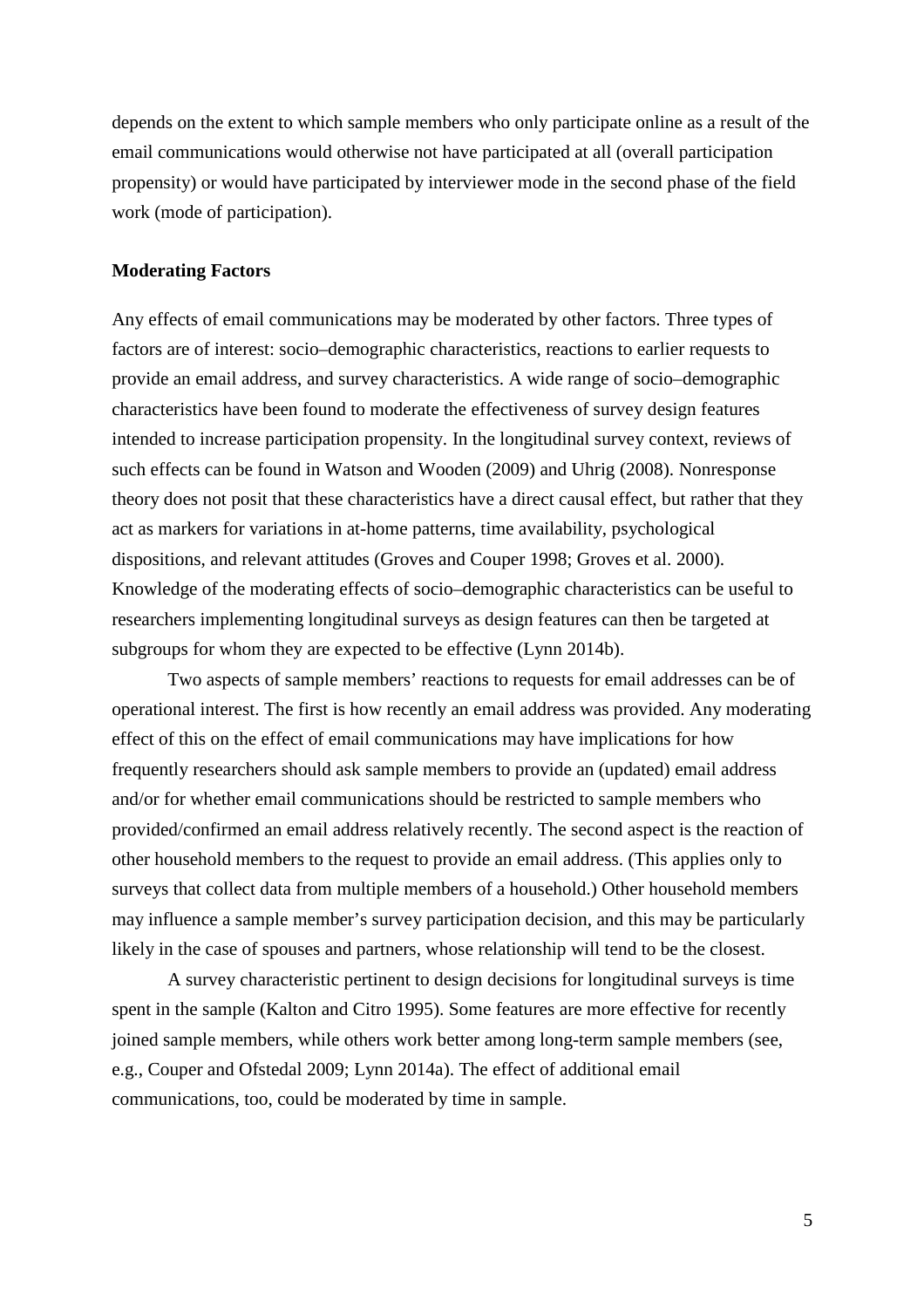# **Research Questions**

Based on the discussion above, we hypothesize that additional email communications will increase participation propensity and the proportion of responses submitted online. We do not have specific hypotheses regarding the nature of moderators, but we wish to identify the extent and nature of any moderating effects as these may have implications for survey design. Our research questions are:

- 1. Do additional email communications affect overall participation propensity?
- 2. Are effects on participation moderated by how recently the sample member provided an email address or by whether their partner has provided an email address?
- 3. Are any of the effects in (1) or (2) moderated by characteristics of sample members or by time in sample?
- 4. Do additional email communications affect mode of participation (propensity to participate in web mode rather than interviewer mode)?
- 5. Are effects on mode of participation moderated by how recently the sample member provided an email address or by whether their partner provided an email address?
- 6. Are any effects in (4) or (5) moderated by characteristics of sample members or by time in sample?

# **Study Design**

We use data from wave 5 of the Understanding Society Innovation Panel, a household panel designed specifically for methodological development and testing (Uhrig 2011). The Innovation Panel is based on a stratified, clustered, probability sample of residential addresses in Great Britain (Lynn 2009). All current residents at sample addresses in April to June 2008, when interviewers carried out wave 1 of the survey, were designated panel members and were followed up for subsequent waves at one-year intervals. A refreshment sample, selected through the same design, was added at wave 4. At each wave, data are collected from all adult household members, even though not all such people are themselves panel members. At each wave, respondents are asked to provide a range of contact information, including email addresses. Waves 1, 3, and 4 involved single-mode computerassisted personal interview (CAPI) data collection, while wave 2 had an experimental computer-assisted telephone interview—CAPI mixed-mode design (Lynn 2013).

Wave 5 fieldwork took place from May to July 2012. A random two-thirds of sample households were allocated to a web-CAPI sequential mixed-mode design, while the other one-third was administered single-mode CAPI. This randomized allocation to mode treatment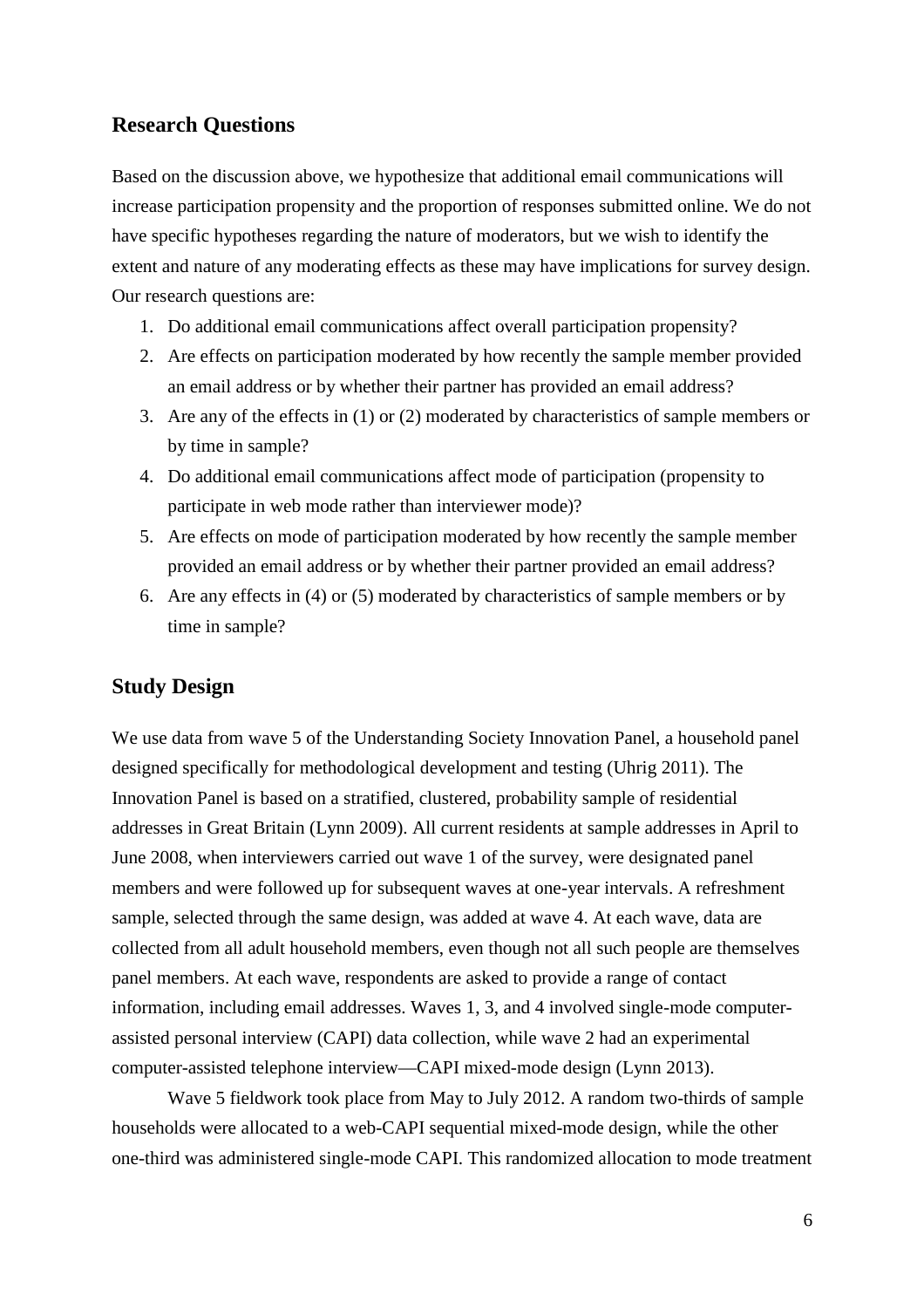allows identification of the effect of additional email communications on participation rates. We discuss how we do this in the next section. In the mixed-mode treatment, each sample member aged 16 or over was sent a letter inviting him or her to take part by web. The letter included the URL and a unique user ID, to be entered on the welcome screen. A version of the letter was additionally sent by email to all sample members who had previously supplied an email address (around half of the sample; email  $= 1$  in Table 1) with a live link to the survey.

#### [TABLE 1 ABOUT HERE]

For the 20% of respondents who had indicated at previous waves that they do not use the Internet regularly for personal use, the letter informed them that they would be able to do the survey with an interviewer. Up to two email reminders were sent at three-day intervals. Sample members who had not completed the web interview after two weeks were sent a mail reminder and interviewers then started visiting to attempt CAPI interviews. The interviewer visits began in the same week that the reminder letter would have been received. The web survey remained open throughout the fieldwork period.

In the single-mode CAPI treatment, each sample member was sent a letter explaining that an interviewer would soon visit their address. The design and content of the letter was identical aside from the paragraph that mentioned an interviewer visit instead of inviting online participation (see annex). The contact sequence for each sample group is summarized in Table 1.

The present study is based on sample members issued to the field for the wave 5 survey ( $N = 3,059$ ). These constitute around 45.7% of all potentially eligible panel members, due to nonresponse at previous waves. The survey outcomes are our dependent variables of interest.

### **Variables and Methods**

Our dependent variables are indicators of whether the sample member completed the individual interview at wave 5 and, if so (for the mixed-mode sample), whether they completed it in web mode or by CAPI. Key independent variables are dichotomous, taking the value 1 if a characteristic or design feature applies and 0 otherwise. Mode treatment indicates whether the sample member was allocated to the mixed-mode treatment rather than single-mode CAPI; Time in sample indicates membership of the original sample rather than the wave 4 refreshment sample. Email indicates whether an email address was supplied by the sample member prior to wave 5. Note that this is independent of Mode treatment: The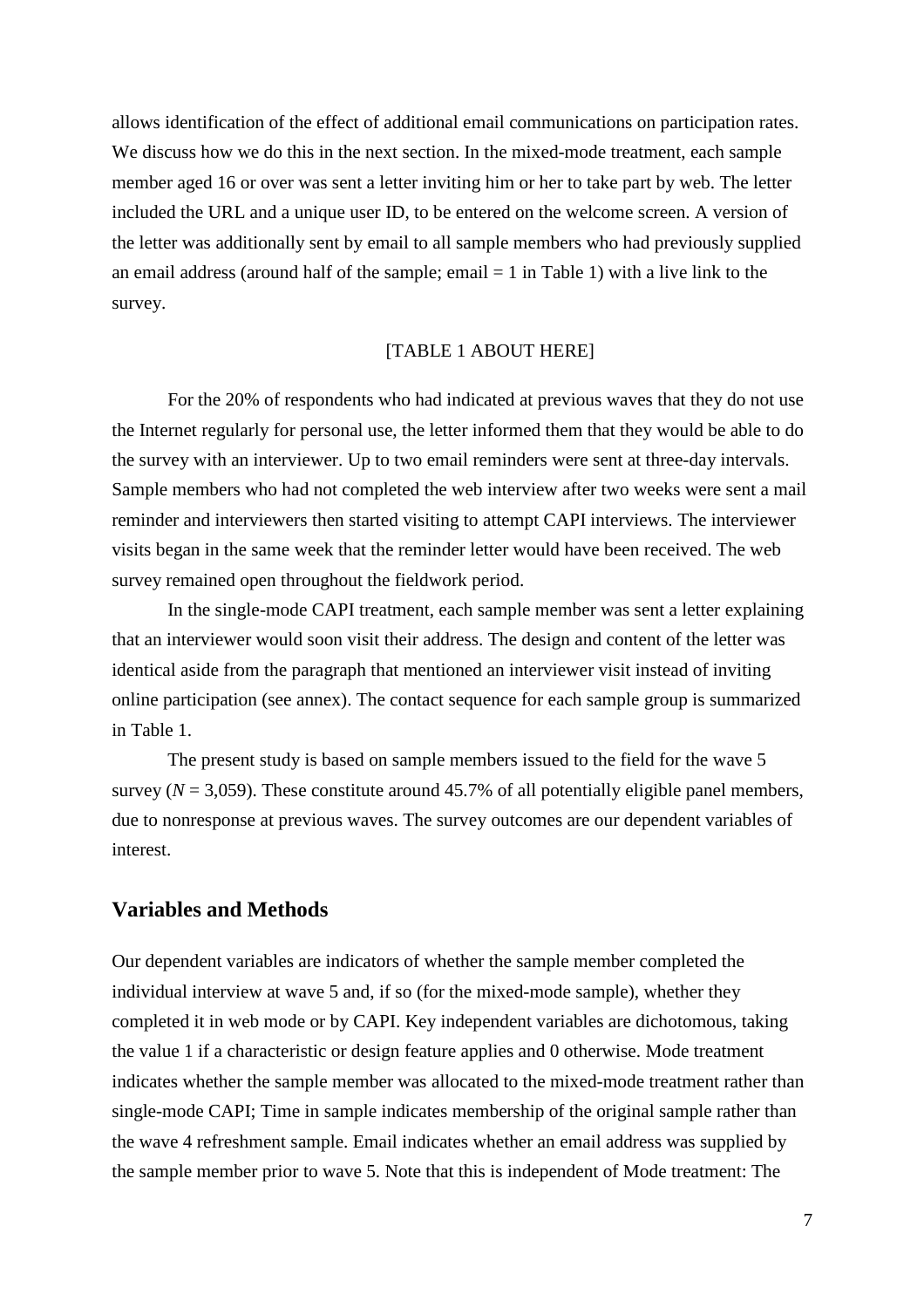request to provide an email address was made of all sample members at waves 1 to 4 without knowledge of the mode treatment to which they would be assigned at wave 5.

For sample members with  $Email = 1$ , Email wave is a categorical variable that indicates the (most recent) wave at which an email address was supplied. Partner's email indicates whether an email address was supplied by the sample member's partner. Fourteen additional variables are included in our models as controls for the selectivity effect in supplying email addresses. These include socio–demographic indicators such as age, gender, education, and ethnicity, and a set of variables expected to be associated with propensity to respond in web mode, such as having home broadband, regular internet use, and stated mode preference. All 14 variables are described in the appendix.

Three logistic regression models are developed:

Model 1 predicts participation based on the full sample. Here we exploit the random allocation into mode designs to test the interaction between Email and Mode treatment. This coefficient indicates whether the extra Email contact actually aids the response process. To understand why this is the case, Figure 1 presents the expected relationships in the two randomized groups: single mode and mixed mode. If a relationship between Email and Survey response is found in the single mode design then this is due to a common cause, for example, a general tendency to be cooperative. This is because people in the single mode were not contacted by email, so no direct causal effect of Email on Survey response is possible. On the other hand, any difference in the effect of Email between single mode and mixed mode can only be due to the effectiveness of additional email communications. Thus, if a main effect of Email on participation is found, but no interaction with Mode treatment, then Email simply indicates a tendency to be cooperative, whereas an interaction in which the effect of Email on participation is stronger for the mixed-mode group would suggest that email communications enhance response propensity.

#### [FIGURE 1 ABOUT HERE]

Model 2 predicts survey participation conditional on being in the mixed-mode treatment. This allows us to test the effect of Email, and interactions between this and other respondent characteristics, in the mixed-mode context of interest. Model 3 predicts mode of participation conditional on participation based on the mixed-mode group alone. In each model, we test interactions of Email and Partner's email with Time in sample as a test of whether any effect of email communications depends on time in sample. We also test whether Email wave is significant, as a test of whether effects depend on how long ago the email address was supplied. All results below are presented in odds ratios. An effect of 1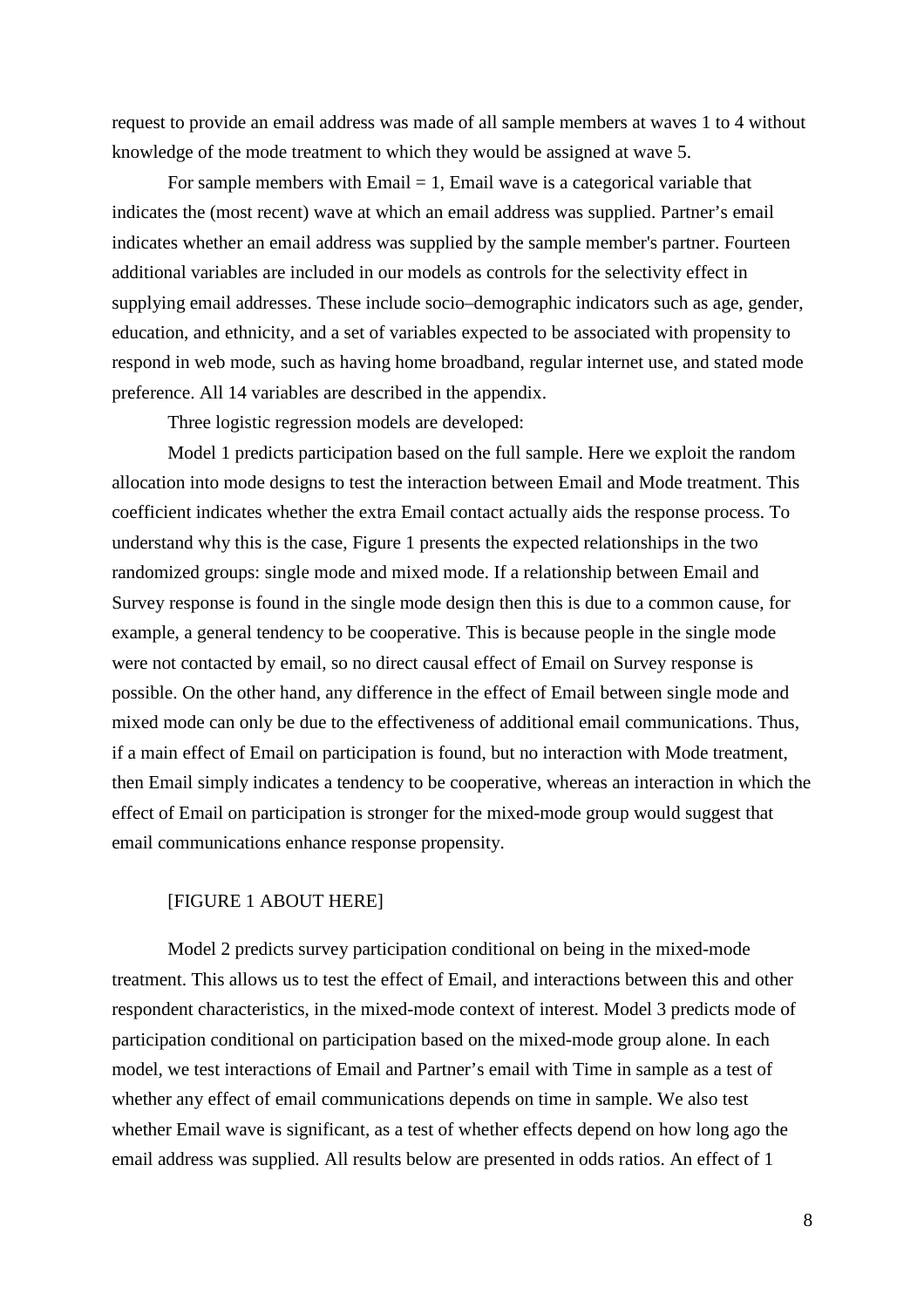means no relationship between independent variable and outcomes (survey participation), while an effect larger (smaller) than 1 indicates the extent to which the chances of participating increase (decrease) when the independent variable increases by 1.

# **Results**

#### **(1): Effect of Additional Email Communications on Survey Participation**

Our main research question concerns the effect of additional communications by email on overall participation propensity in the web-CAPI sequential mixed-mode survey context. Results from Model 1 (Table 2) show that the overall effect on participation, in the entire sample, of the respondent having supplied an email address is positive (OR 1.72,  $p < 0.01$ ). As mentioned previously, this confounds unobserved characteristics, such as general cooperativeness, with the direct effect of additional communications by email. To separate the two we must look at the interaction between Email and Mode treatment in Model 1. This is not significant (OR  $0.7$ ,  $p > 0.1$ ), indicating no evidence that the effect on propensity to participate differs between the mixed-mode treatment (where the email address was used for additional communications) and the single mode CAPI treatment (where it was not used).

# **(2) and (3): Moderators of the Effect of Additional Email Communications on Survey Participation**

Though no average effect of additional email communications was found, it is possible that effects may operate differentially across subgroups. To test for such moderating effects, we test interactions between each potential moderating variable and the randomly allocated mode treatment. We find a significant interaction between Mode treatment and Partner's email (Table 2). In the mixed-mode context, those whose partners had supplied an email address were significantly more likely to have participated, whereas in the single-mode CAPI context no such effect was observed. This is confirmed by a significant main effect of Partner's email in Model 2 (*p* < 0.01) but not in Model 1. There is no evidence that any effect of Email or Partner's email acts differentially between sample subgroups or is moderated by whether the sample member has broadband internet access at home or whether they are a regular internet user. Furthermore, interactions with Time in sample or replacing Email with Email wave are not significant in Models 1 or 2.**[**

#### [TABLE 2 ABOUT HERE]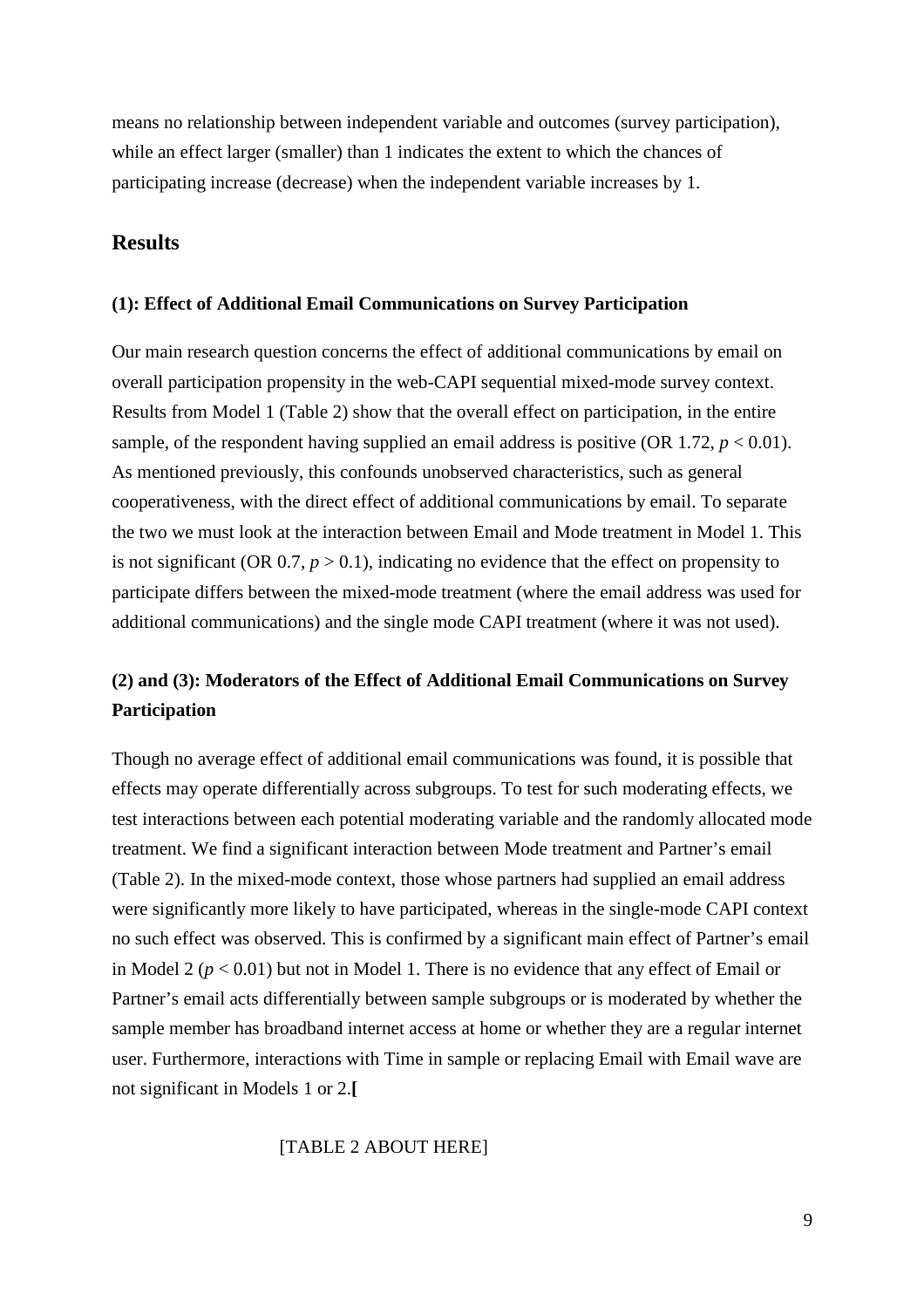#### **(4): Effect of Additional Email Communications on Mode of Participation**

In Model 3, we model the propensity to answer by web as opposed to CAPI conditional on participating in the mixed-mode survey. The significant main effect of email indicates that sample members who had provided email addresses were more likely to respond in web mode rather than face to face (OR 1.77,  $p < 0.01$ ). It should be noted that in this model we cannot take advantage of an experimental design, as there was no further randomization to treatment (receiving additional email communications) within the mixed-mode group. Instead, we rely here on the inclusion of the other 15 independent variables to provide a control for non-random supply of an email address. The result suggests that additional email communications increase the propensity to respond by web rather than by face-to-face interview, thus reducing survey costs.

# **(5) and (6): Moderators of the Effect of Additional Email Communications on Mode of Participation**

In extensions of Model 3 (results not shown), we investigated interactions between email and time in sample and between email and each of the 14 control variables. Two significant interactions were found: The effect of email is stronger for those in urban areas (email \* urban  $\hat{\beta} = 0.48$ ;  $p = 0.04$ ) and for those who do not own their own house (email \* own  $\hat{\beta} = 0.30$ ;  $p = 0.01$ ). Also, we note that the main effect of partner's email is not significant in Model 3. This indicates that being able to communicate with the partner by email is not associated with mode of participation over and above the effect of being able to communicate with the respondent by email.

## **Discussion**

We find no evidence that additional email communications (invitation and reminders) in the first phase of a web-CAPI sequential mixed-mode survey affect participation propensity. However, such additional email communications appear to be associated with a higher propensity to respond in web mode as opposed to CAPI, an outcome that brings cost savings.

Previous studies have generally found additional communications of any sort to improve response rates (Cook et al. 2000; Dillman et al. 1995). One might question whether our failure to find such an effect is caused by our study being based on a panel, whereas previous studies were cross-sectional. Panel members may be relatively committed respondents and consequently less sensitive to influences on their participation propensity. However, we doubt this explanation for two reasons. First, the proportion of persons issued to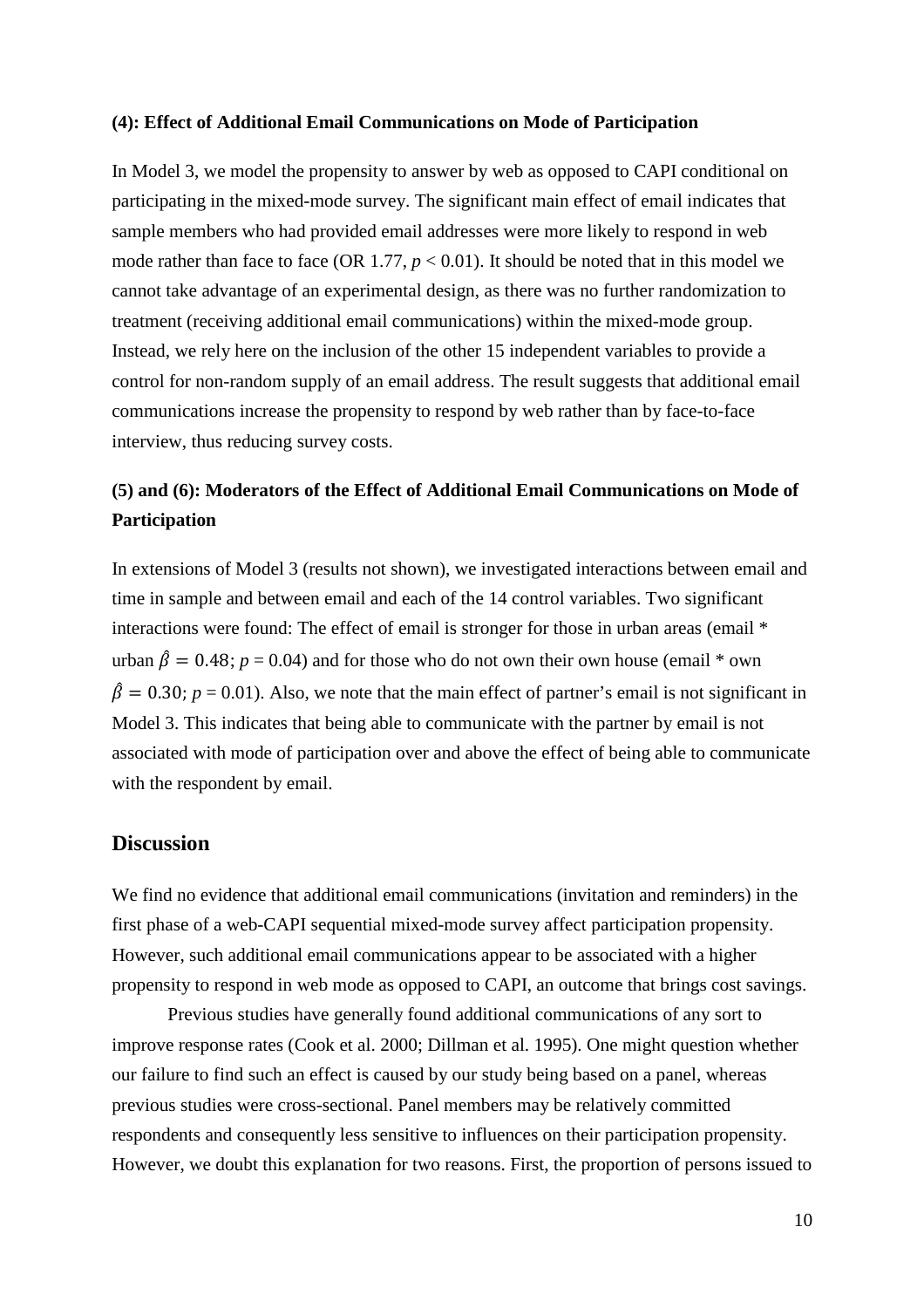field at wave 5 who completed the individual interview was only 70.6% (see Table 3 in the supplemental online material), suggesting some scope for influence. Second, the absence of an interaction between email and time in sample implies that our results hold equally at the second and fifth annual waves of a survey.

An alternative explanation may be that encountering URLs while offline and having to retain them until a suitable occasion when one is online, and entering passwords, may have become common and routine activities that are not a big barrier to participation. The extra convenience of being able to click a link may be rather trivial. Additionally, we do not know how many sample members actually received our emails. Some emails may have been diverted by spam filters (Fan and Yan 2010) and others may simply have been left unopened. The email addresses provided by respondents may, in some cases, relate to accounts set up primarily for receipt of commercial mailings and the like. At wave 6, only 30% of our invitation emails were opened by the recipient (Wood and Kunz 2014). We suspect that a more important difference between our context and that of earlier studies is the sequential mixed-mode design. In our design, the control treatment included not only two mailings but also extensive face-to-face contact attempts. Most of the other studies discussed earlier in this article took place in contexts where the control treatment did not include any in-person contact attempts (telephone or face to face).

Intriguingly, additional email communications with the sample member's partner appears to increase response propensity in the mixed-mode context. This may indicate that email communications with both members of a couple has a positive effect (from the researcher's perspective) on both (recall that in most cases, the partner of a sample member will themselves be a sample member too in our design), whereas email communication with just one person has no effect on the response behaviour of that person.

With regard to the mode of participation in a sequential web-CAPI design, we find that additional email communications during the web phase increase the propensity of respondents to respond by web rather than CAPI (conditional on participation). This can help reduce survey costs. However, the effect is not observed in rural areas or among home owners. The identification of heterogeneous effects across socio–demographic groups such as these might be useful for future research and for targeting (Lynn 2014b). Our findings regarding mode of participation require replication, preferably with an experimental allocation of email communications. We have tried to counter the possible selectivity in the process that leads to provision of an email address by controlling for relevant respondent characteristics and by interacting email with all the controlling variables, but the possibility remains of unobserved heterogeneity.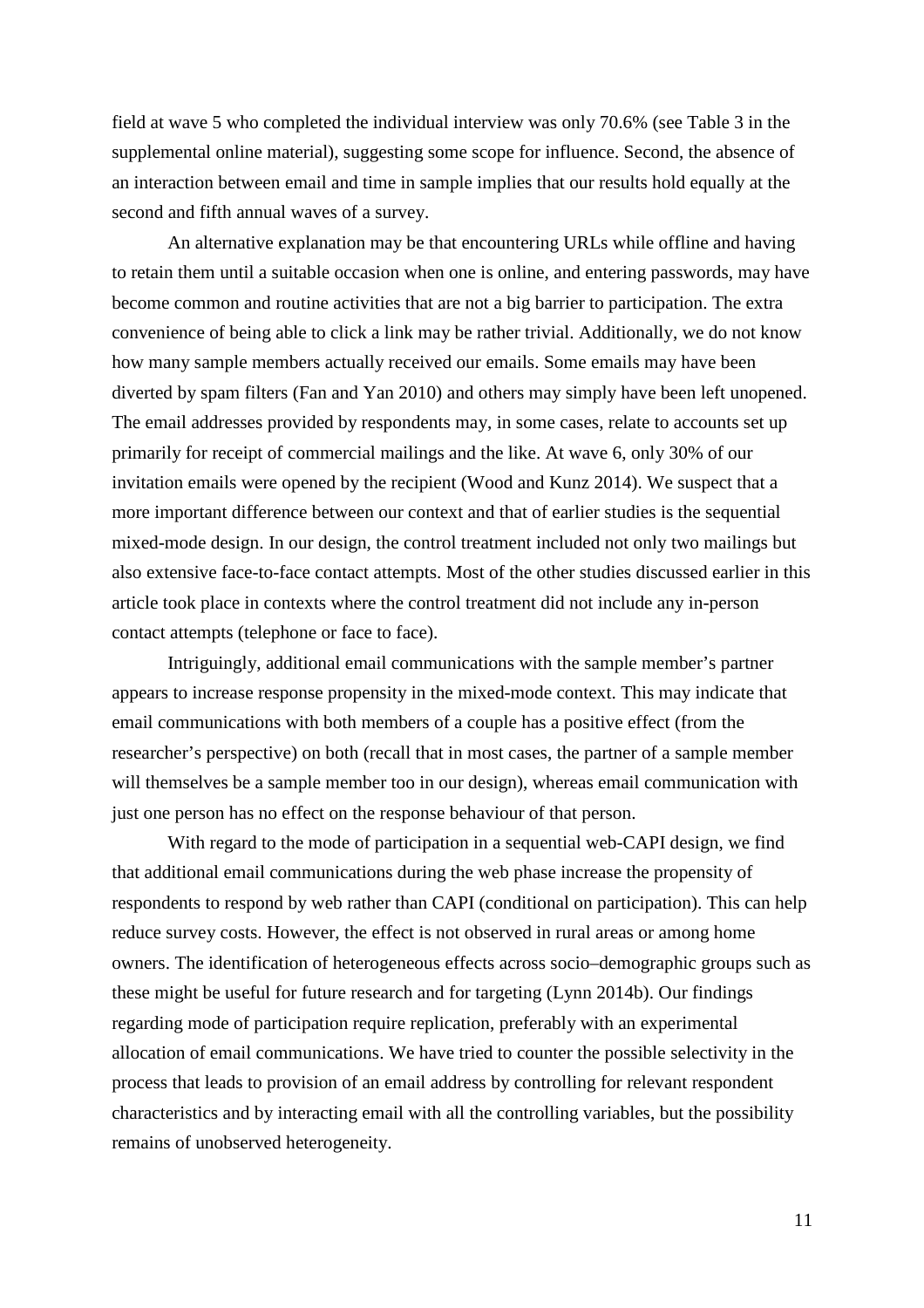In conclusion, to our knowledge, this study provides the first evidence of the effects of additional email communications in a sequential mixed-mode panel survey context. The benefits may be less than in the context of single-mode web surveys. Researchers should evaluate carefully whether the intrusion and effort implied by a request to supply an email address are warranted. In a mixed-mode context, as a means to improve participation rates, collecting email addresses may not be worthwhile. However, as a means to save costs by increasing the proportion of respondents who participate in web mode, the use of emails could be effective. Further research is required to replicate our findings in different populations, to better identify the determinants of mode of participation in sequential mixedmode designs and to learn more about the circumstances in which additional email communications are worthwhile.

#### **Acknowledgments**

This study was funded by Economic and Social Research Council Award no. ES/H029745/1, "Understanding Society and the UK Longitudinal Studies Centre" (PI: Nick Buck) and the National Centre for Research Methods [NCRM; grant reference: RES-576-47-5001-01]. Data management was coordinated by Noah Uhrig and Jon Burton and data were collected by NatCen Social Research. We are grateful to Annette Jäckle for sharing her derived indicators regarding email addresses.

# **Note**

1. Those who chose "Definitely would not" for the item: "And if next year we asked you to complete a questionnaire on the Internet, how likely is it that you would complete the questionnaire?"

### **References**

- Bandilla, W., M. P. Couper, and L. Kaczmirek. 2012. The mode of invitation for web surveys. *Survey Practice* 5.
- Bandilla, W., M. P. Couper, and L. Kaczmirek. 2014. The effectiveness of mailed invitations for web surveys and the representativeness of mixed-mode versus Internet-only samples. *Survey Practice* 7.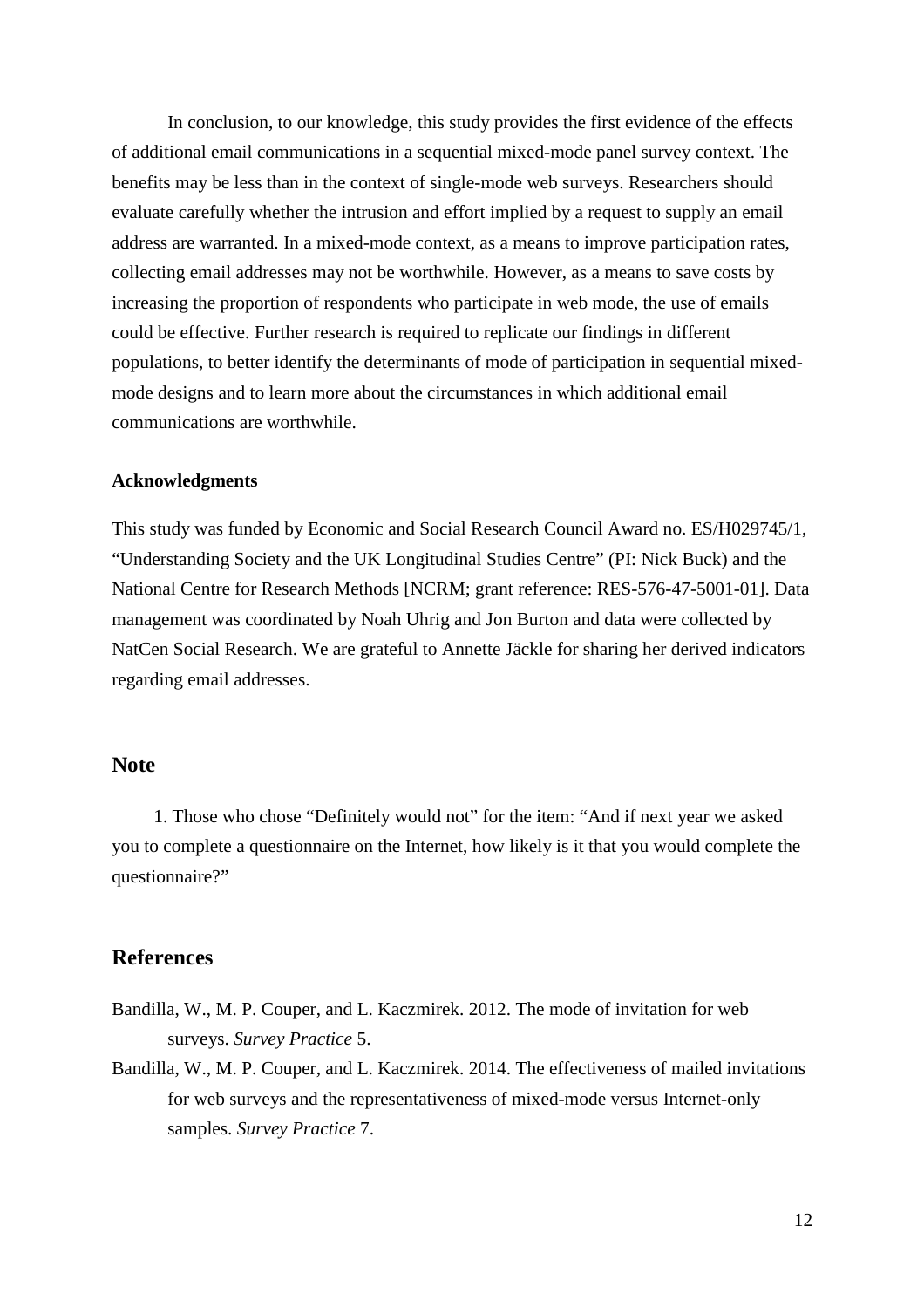- Bosnjak, M., W. Neubarth, M. P. Couper, W. Bandilla, and L. Kaczmirek. 2008. Prenotification in web-based access panel surveys: The influence of mobile text messaging versus e-mail on response rates and sample composition. *Social Science Computer Review* 26:213–23.
- Bradburn, N. M., S. Sudman, E. Blair, and C. Stocking. 1978. Question threat and response bias. *Public Opinion Quarterly* 42:221–34.
- Cook, C., F. Heath, and R. L. Thompson. 2000. A meta-analysis of response rates in web- or Internet-based surveys. *Educational and Psychological Measurement* 60:821–36.
- Couper, M., and M. B. Ofstedal. 2009. Keeping in contact with mobile sample members. In *Methodology of longitudinal surveys*, ed. P. Lynn, 183–203. Chichester, UK: Wiley.
- Dillman, D. A. 2000. *Mail and Internet surveys: The tailored design method*. New York: Wiley.
- Dillman, D. A., J. R. Clark, and M. D. Sinclair. 1995. How prenotice letters, stamped return envelopes, and reminder postcards affect mailback response rates for census questionnaires. *Survey Methodology* 21:159–65.
- Fan, W., and Z. Yan. 2010. Factors affecting response rates of the web survey: A Systematic review. *Computers in Human Behavior* 26:132–39.
- Groves, R. M., and M. P. Couper. 1998. *Nonresponse in household interview surveys*. New York: Wiley-Interscience.
- Groves, R. M., E. Singer, and A. Corning. 2000. Leverage-saliency theory of survey participation: Description and an illustration. *The Public Opinion Quarterly* 64:299– 308.
- Kalton, G., and C. F. Citro. 1995. Panel surveys: Adding the fourth dimension. *Innovation: The European Journal of Social Science Research* 8:25–39.
- Kaplowitz, M. D., T. D. Hadlock, and R. Levine. 2004. A comparison of web and mail survey response rates. *Public Opinion Quarterly* 68:94–101.
- Kaplowitz, M. D., F. Lupi, M. P. Couper, and L. Thorp. 2012. The effect of invitation design on web survey response rates. *Social Science Computer Review* 30:339–49.
- Kreuter, F., S. Presser, and R. Tourangeau. 2008. Social desirability bias in CATI, IVR, and web surveys: The effects of mode and question sensitivity. *Public Opinion Quarterly 72*:847–65.
- Lynn, P. 2008. The problem of nonresponse. In *International handbook of survey methodology*, eds. E. D. de Leeuw, J. J. Hox, and D. Dillman, 35–55. New York: Routledge Academic.
- Lynn, P. 2009. Sample design for Understanding Society. *Understanding Society Working Paper Series* 2009-01:1–46.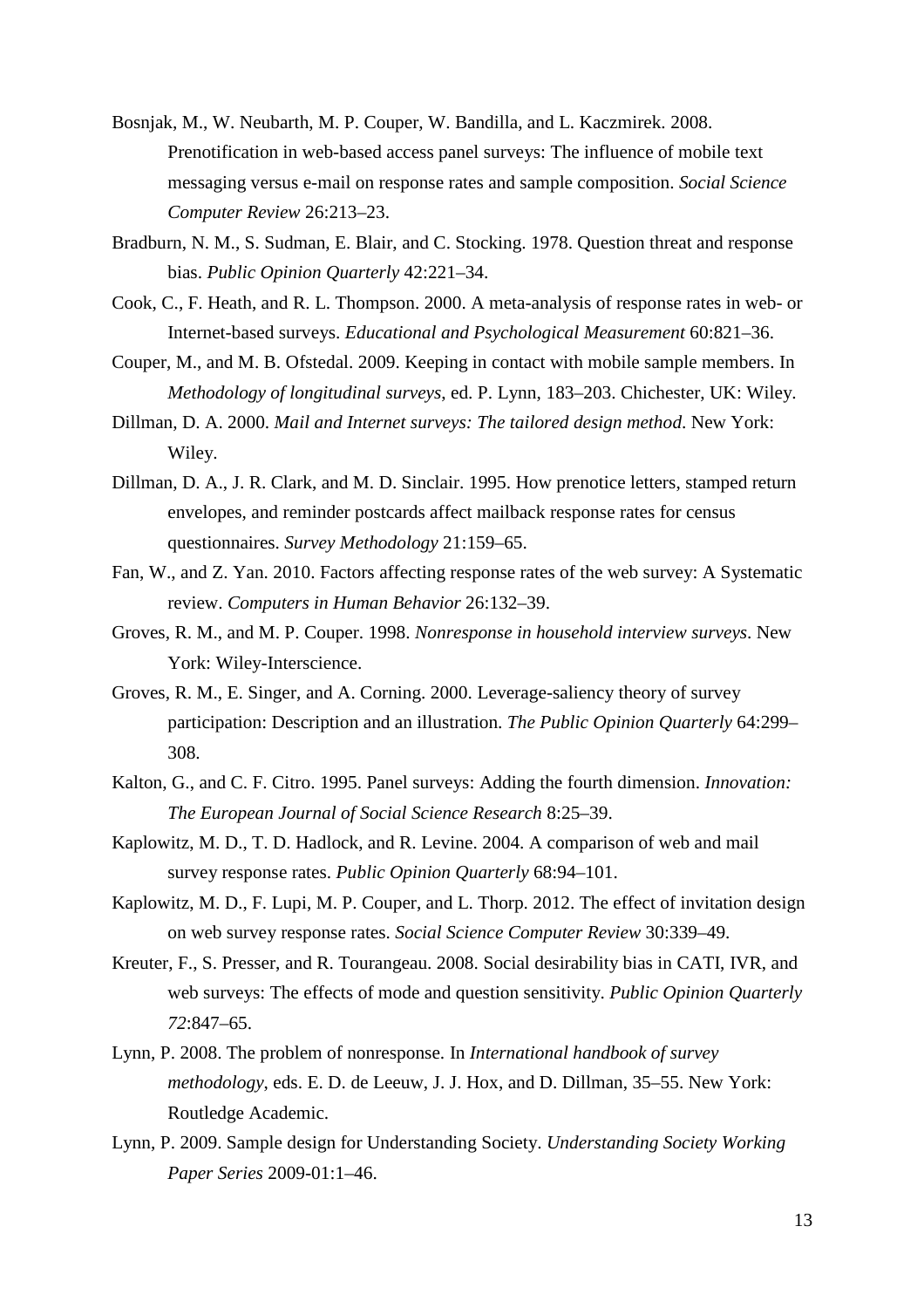- Lynn, P. 2013. Alternative sequential mixed-mode designs: Effects on attrition rates, attrition bias, and costs. *Journal of Survey Statistics and Methodology* 1:183–205.
- Lynn, P. 2014a. Targeted initial letters to longitudinal survey sample members: Effects on response rate, response speed, and sample composition. *Understanding Society Working Paper Series* 2014–08.
- Lynn, P. 2014b. Targeted response inducement strategies on longitudinal surveys. In *Improving survey methods: Lessons from recent research*, ed. U. Engel, 322–38. New York: Routledge.
- Manfreda, K. L., M. Bosnjak, J. Berzelak, I. Haas, and V. Vehovar. 2008. Web surveys versus other survey modes: a meta-analysis comparing response rates. *International Journal of Market Research* 50:79–104.
- Mehta, R., and E. Sivadas. 1995. Comparing response rates and response content in mail versus electronic mail surveys. *Journal of the Market Research Society* 37:429–39.
- Millar, M. M., and D. A. Dillman. 2011. Improving response to web and mixed-mode surveys. *Public Opinion Quarterly* 75:249–69.
- Muñoz-Leiva, F., J. Sánchez-Fernández, F. Montoro-Ríos, and J. Á. Ibáñez-Zapata. 2009. Improving the response rate and quality in web-based surveys through the personalization and frequency of reminder mailings. *Quality & Quantity* 44:1037–52.
- Porter, S. R., and M. E. Whitcomb. 2007. Mixed-mode contacts in web surveys: Paper is not necessarily better. *Public Opinion Quarterly* 71:635–48.
- Schaefer, D. R., and D. A. Dillman. 1998. Development of a standard e-mail methodology: Results of an experiment. *Public Opinion Quarterly* 62:378–97.
- Sharp, L. M., and J. Frankel. 1983. Respondent burden: A test of some common assumptions. *Public Opinion Quarterly* 47:36–53.
- Uhrig, N. 2011. Using experiments to guide decision making in understanding society: Introducing the innovation panel. In *Understanding society: Early findings from the first wave of the UK's Household Longitudinal Study*, eds. S. McFall and C. Garrington. Colchester, UK: University of Essex.
- Uhrig, S. N. 2008. The nature and causes of attrition in the British Household Panel Survey. *ISER Working Paper* (2008-05:1–85.
- Watson, N., and M. Wooden. 2009. Identifying factors affecting longitudinal survey response. In *Methodology of longitudinal surveys***,**.ed. P. Lynn, 157–81. Chichester, UK: Wiley.
- Wood, M., and S. Kunz. 2014. *CAWI in a mixed mode longitudinal design*. *Understanding Society Working Paper Series* 2014-07.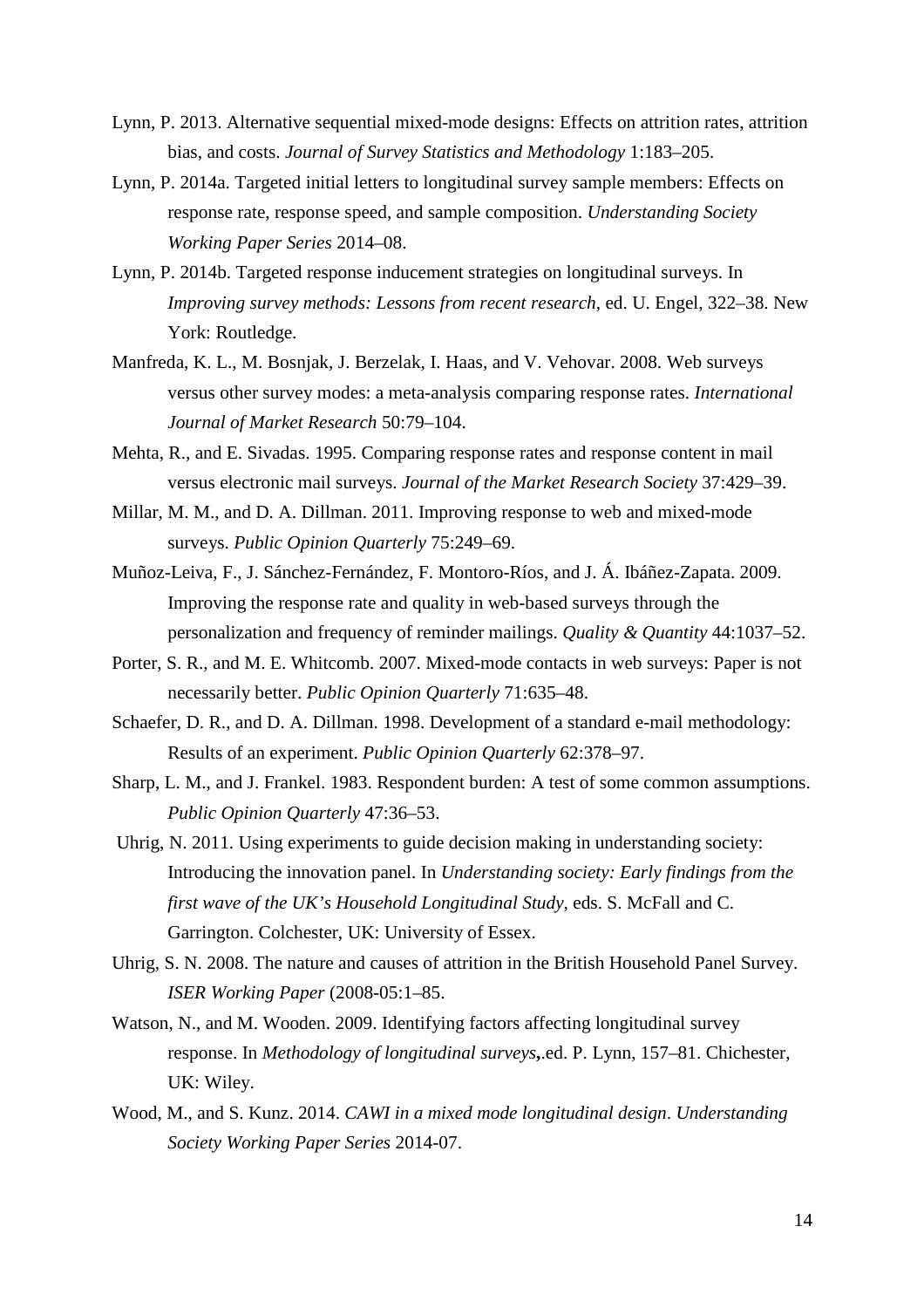| Treatment   | Email address     | Day    | Day    | Day $5$ : | Day 8:   | Day $14$ : | Day $14$ : | Day 15-   | $\mathbf N$ | <b>AAPOR</b> |
|-------------|-------------------|--------|--------|-----------|----------|------------|------------|-----------|-------------|--------------|
|             | provided by       | 1:     | 2:     | Email     | Email    | Mail       | Mail       | 35: CAPI  |             | RR1          |
|             | respondent        | Mail   | Email  | reminder  | reminder | advance    | reminder   | fieldwork |             | (% )         |
|             |                   | invite | invite |           |          | letter     |            |           |             |              |
| Single-     | Yes or No         |        |        |           |          |            |            |           |             |              |
| mode        | $(Email*-1 or 0)$ |        |        |           |          |            |            |           | 1047        | 66.86        |
| <b>CAPI</b> |                   |        |        |           |          |            |            |           |             |              |
| $(MODE=0)$  |                   |        |        |           |          |            |            |           |             |              |
| Mixed       | Yes $(Email*-1)$  |        |        |           |          |            |            |           | 922         | 72.45        |
| mode web-   | No $(Email*-0)$   |        |        |           |          |            |            |           |             |              |
| <b>CAPI</b> |                   |        |        |           |          |            |            |           | 1090        | 55.14        |
| $(MODE=1)$  |                   |        |        |           |          |            |            |           |             |              |

**Table 1: Survey contact sequence for each sample group**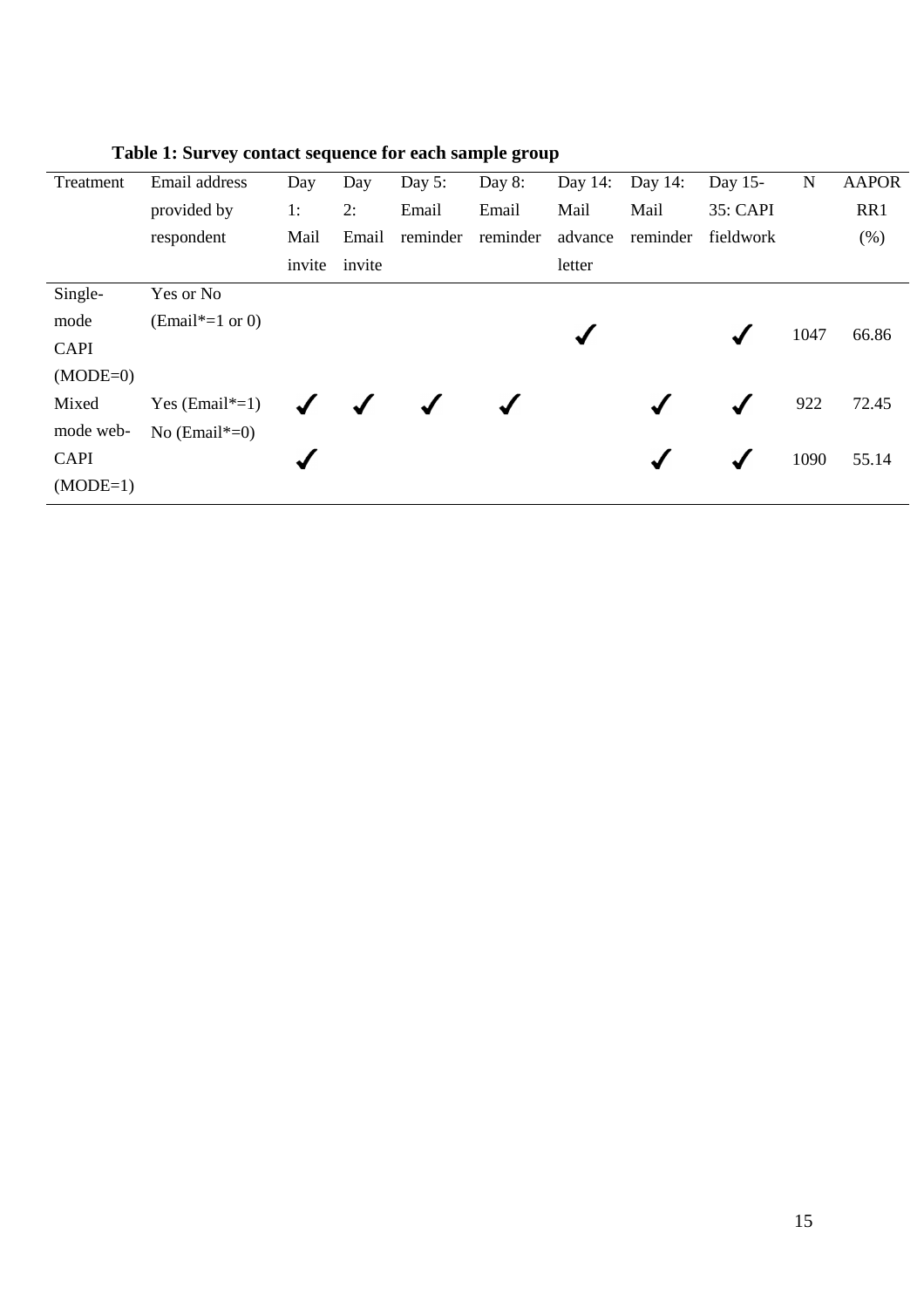# **Table 2: Odds ratios (standard errors) from logistic regression models of response and mode of response**

| Model              | $\mathbf{1}$    | $\overline{2}$                  | 3                      |  |
|--------------------|-----------------|---------------------------------|------------------------|--|
| Dependent variable | Response        | Response                        | Response by web        |  |
| Analysis base      | Total sample    | Mixed mode                      | Mixed mode respondents |  |
|                    |                 | sample                          |                        |  |
| Mode treatment     | $0.75 + (.12)$  |                                 |                        |  |
|                    |                 |                                 |                        |  |
| Email              | $1.72**$ (.33)  | 1.17(0.17)                      | $1.77***$ (.29)        |  |
| Mode treatment *   | 0.70(0.16)      |                                 |                        |  |
| Email              |                 |                                 |                        |  |
| Partners email     | 0.79(0.16)      | $1.63**$ (.27)                  | 1.27(0.23)             |  |
| Mode treatment *   |                 |                                 |                        |  |
| Partners email     | $2.01**$ (.47)  |                                 |                        |  |
|                    |                 |                                 |                        |  |
| Education          |                 |                                 |                        |  |
| A levels           | 0.85(.16)       | 0.84(.19)                       | 1.44(0.39)             |  |
| <b>GCSE</b> or CSE | 0.97(0.14)      | 0.89(0.16)                      | 0.98(0.19)             |  |
| Vocational/none    | $0.77 + (.11)$  | 0.76(.14)                       | $0.65*$ $(.13)$        |  |
| <b>Missing</b>     | 0.74(0.47)      | 0.33(0.25)                      | 0.29(0.42)             |  |
| Urban              | 1.12(.13)       | $1.36*(.19)$                    | 1.3(0.22)              |  |
| Female             | 1.13(.12)       | 1.1(0.13)                       | 1.02(0.15)             |  |
| Age                | $1.05**$ (.02)  | $1.03 + (.02)$                  | 1.03(0.03)             |  |
| Age <sup>1</sup>   | $1.00*(.00)$    | 1.00(0.00)                      | 1.00(0.00)             |  |
| In couple          | 1.16(.16)       | 1.06(0.17)                      | $1.82**$ (.38)         |  |
| White British      | $1.44*(.21)$    | $1.40*$ $(.24)$                 | 1.12(0.26)             |  |
| Employed           | $0.72**$ (.09)  | 0.79(0.12)                      | 0.86(0.15)             |  |
| Own house          | $1.43**$ (.17)  | $1.33*(.19)$                    | $2.43***$ (.46)        |  |
| Household size     |                 | $0.85***$ (.03) $0.84***$ (.04) | $0.87*$ (.05)          |  |
| Has mobile         | 1.26(.26)       | $1.61*(0.39)$                   | 1.46(0.58)             |  |
| <b>Broadband</b>   | $1.73***$ (.27) | $1.63**$ (.29)                  | $3.60***(1.02)$        |  |
| Daily internet     | 1.08(.14)       | 1.02(0.16)                      | $1.70**$ (.28)         |  |
| Mode preference    |                 |                                 |                        |  |
| <b>CATI</b>        | 0.97(0.47)      | 0.87(0.49)                      | 1.18(.75)              |  |
| Postal             | $0.69*$ $(.11)$ | 0.79(0.15)                      | $1.48 + (.33)$         |  |
| Web                | $0.61***$ (.09) | $0.62**$ (.11)                  | $1.88**$ (.37)         |  |